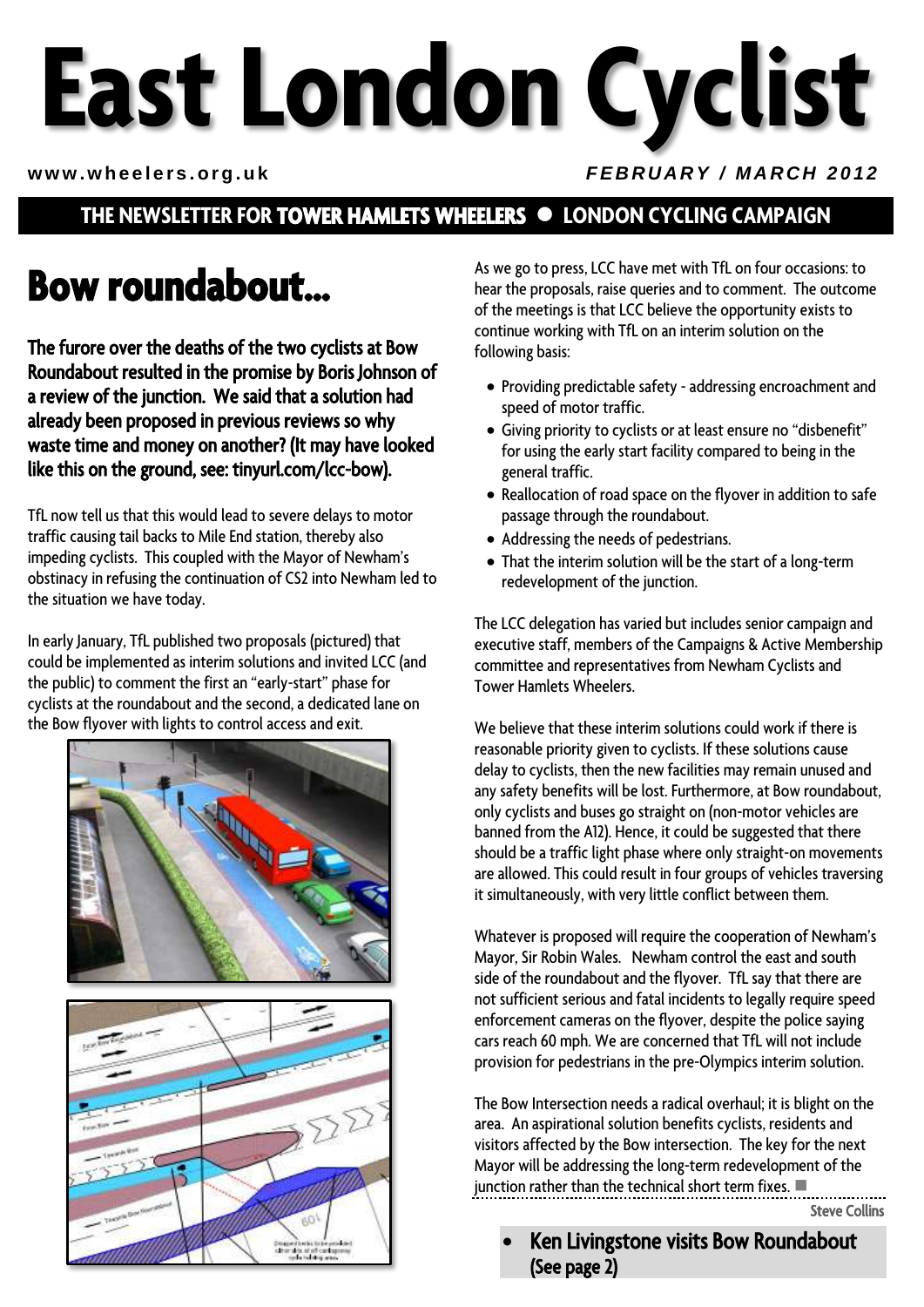# **Stuck in Tower Hamlets?**

#### The geographical location of Tower Hamlets effectively hems the borough in with the Lea to the east, the City to the west, busy borough border running east/west to the north and the Thames to the south.

Of particular concern to us is access for cyclist across the Thames. Cyclists are forbidden to use Blackwall Tunnel, Rotherhithe Tunnel is unpleasant at best of times and is rarely used by cyclists. Tower Bridge is used by a large number of cyclists due to its proximity to the western end of CS3, but there is neither continuation from CS3 to Tower Bridge nor any safety mechanisms for cyclist. The Greenwich and Woolwich foot tunnels have been shut for extended periods of time and still do not have working lifts, while the Woolwich Free Ferry does not operate 24x7 or in bad weather.

Despite these efforts to keep cyclist north of the river, there are still times where there is a need to cross the Thames.

Why are we saddled with a cable car, that doesn't go anywhere that anyone wishes to go, and charges money for that privilege? Why aren't cyclists allowed on the DLR? We think it should at least off-peak, particularly as there are stations adjacent to Woolwich and Greenwich foot tunnels (Woolwich, Greenwich and Island Gardens) and access to the foot tunnels for most cyclists is lift dependent. (Meanwhile in the Netherlands... Rotterdam cyclists commute through the Benelux cycling tunnel) http://tinyurl.com/bene-tunnel

Cyclists already have kludges and workarounds - We want physical facilities that fit the purpose of getting people who would cycles if the conditions were better. In 2008 a welldesigned bridge for cyclists and pedestrians (Sustrans Thames Pedestrian and Cycle Bridge) was proposed linking Durand's Wharf Southwark and Westferry Road, the feasibility study for TfL (project no. 4920) commented that the economic benefits justified the cost of the project,. Whilst that bridge is shelved a specialist British engineering firm has completed an amazing structure, 779m in length, near Amsterdam. The Nescio bridge, £6.5 million, was paid for by the City of Amsterdam.

### http://tinyurl.com/nescio-bridge

When will we see the British equivalent?

Bob Chew

# Wheelers' Feelers

We welcome collaboration with other cycling groups in Tower Hamlets. To contact us, see back page for details. David Tuckwell (Chair)

# **Ken visits Bow**

Ken Livingstone visited the Bow Roundabout on Monday 23<sup>rd</sup> January and met members of Tower Hamlets Wheelers and Tower Hamlets Cycling Club.



Ken brought with him senior Labour politicians: our MPs, John Biggs, our London Assembly Member, and John's colleague Val Shawcross – who sits for Lambeth and Southwark on the London Assembly. Both Labour councillors for Bromley by Bow, as well as Josh Peck, Bow West and Labour leader attended.

At the site we spoke about the problems for cyclists and pedestrians and then demonstrated them by crossing with difficulty to a community hall. Here we expanded on the issues cyclists face with inadequate road planning along the CS2 route. The solution we feel could be found in positive examples from the Netherlands and we spoke to and urged the mayoral candidate to endorse the Go Dutch campaign launched by the LCC for the Mayoral elections.

At a "Tell Ken" event in the evening, during transport questions, he told a Tower Hamlets audience how bad things were at Bow. He showed good understanding of issues and possible solutions, drawing on his vast experience as Mayor and working with TfL. Ken said: "Having witnessed first-hand exactly how dangerous Bow roundabout is, it is clear that there is no time for excuses or delay. Boris Johnson has chosen to ignore London's cyclists, putting traffic flow ahead of cyclist safety. If I am elected I will act immediately to address the safety problems faced by cyclists in Tower Hamlets and across the capital. New safety measures for Bow roundabout and at other junctions where cyclists have tragically lost their lives must be put into place as a matter of the greatest urgency."

Gerry Matthews

Correction… The article on Bats and the ISS credited to Geoff Birch in the last newsletter should have read Geoffrey Richards. Apologies!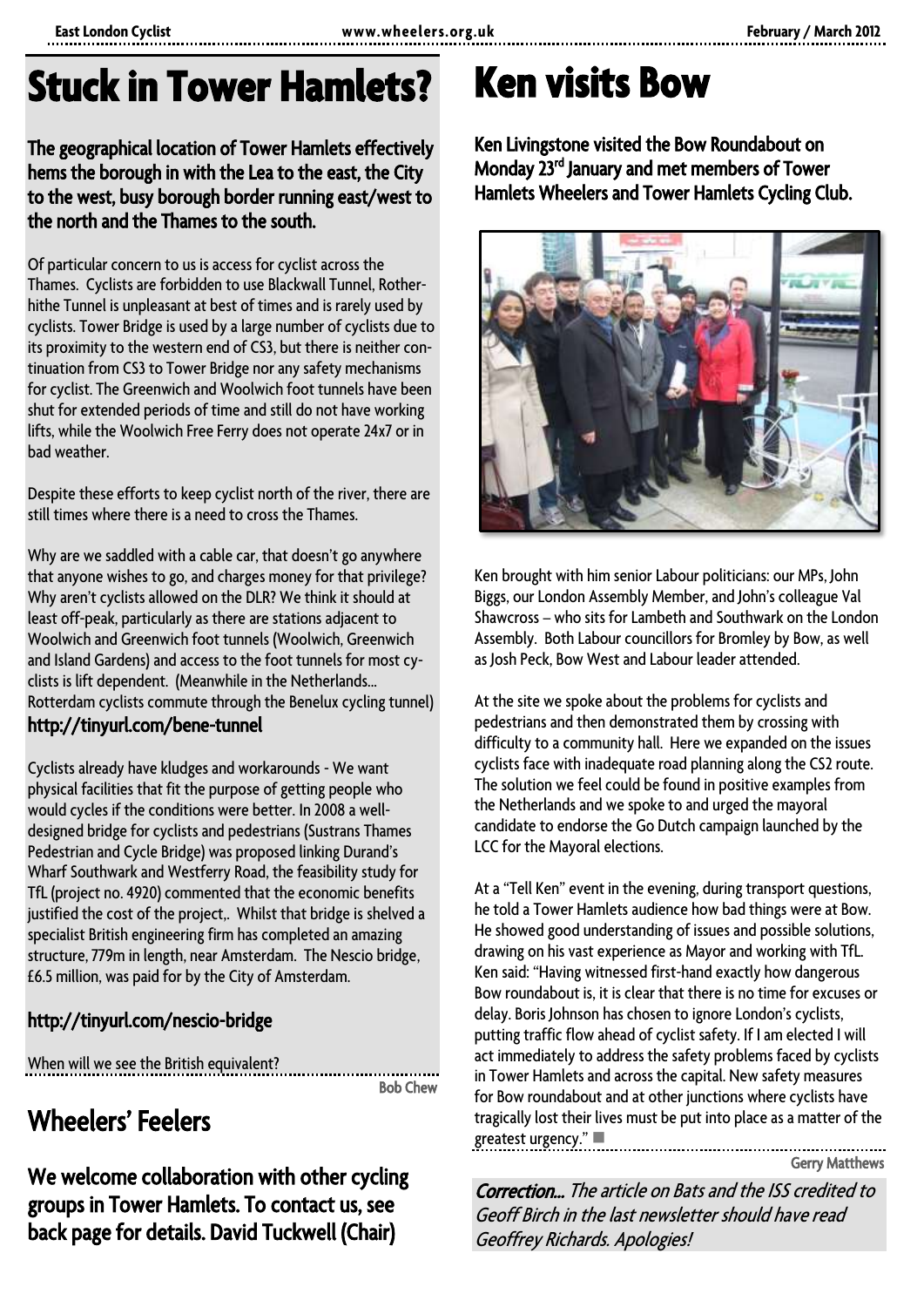# **Go Dutch**

Tower Hamlets Wheelers support the LCC Go Dutch campaign. Our community has been devastated by recent cycling tragedies. We want to act now to prevent such horrors in the future. This campaign is not about bad drivers or bad cyclists - it is about bad street design.

Cycling on London's main roads can and must be made safe, enjoyable and convenient for all Londoners, whatever their age or cycling ability.

People of all ages and experience have achieved this in successful cycling nations, such as the Netherlands, where a quarter of all journeys are made by bike. "People should be friendly to each other!" said Katie van Dop, LCC Go Dutch champion for Tower Hamlets.

The solutions exist, and now our decision-makers must find the political will to make them happen here. Making London's main roads 'Go Dutch' - giving them 'clear space for cycling' - will require a new approach from London's leadership, based on a commitment to Equality, Quality and Continuity, plus the application of 10 key principles:

- Equality: Londoners will be given real equality of transport choice, because cycle safety will be prioritised.
- Continuity: Londoners will be able to make continuous, unobstructed journeys across London by bike.
- Quality: Londoners will be given the highest quality of provision for cycling.
- 1. Safety first: Londoners young or old, occasional cyclists or experienced ones, will be safe, and will feel safe cycling on main roads.
- 2. Best practice: Londoners will benefit from the best available know-how in street design, public education and rules of the road, whether using best-practice from the Continent or home-grown.
- 3. Adaptability: Londoners will benefit from every infrastructure and non-physical solution to make our main roads 'Go Dutch', tailoring solutions to circumstances.
- 4. Easy passage: Londoner's will enjoy clear and hassle-free passage throughout our city by bike.
- 5. Calm junctions: Londoners will be able to negotiate all junctions safely and conveniently whether cycling or walking.
- 6. Harmony with pedestrians: Londoners will be able to choose to cycle or walk to their destinations without impeding each other.
- 7. Harmony with public transport: Londoners will be able to safely cycle or use public transport alongside each other, and switch easily between the two.
- 8. Quality of life: Londoners from all walks of life will be able to enjoy cycling on main roads, which will be improved to make them more pleasant and attractive places for everyone.
- 9. Commitment: Londoners will have cycling facilities that are properly managed and maintained.
- 10. Engagement: Londoners will be consulted about the way their local main roads should 'Go Dutch'.

## http://lcc.org.uk/pages/key-principles

Terry Patterson



Alex Wareing

As our rides are increasingly popular, we are currently recruiting for volunteers to lead or assist on our rides. Contact Caroline for details! (see back page)